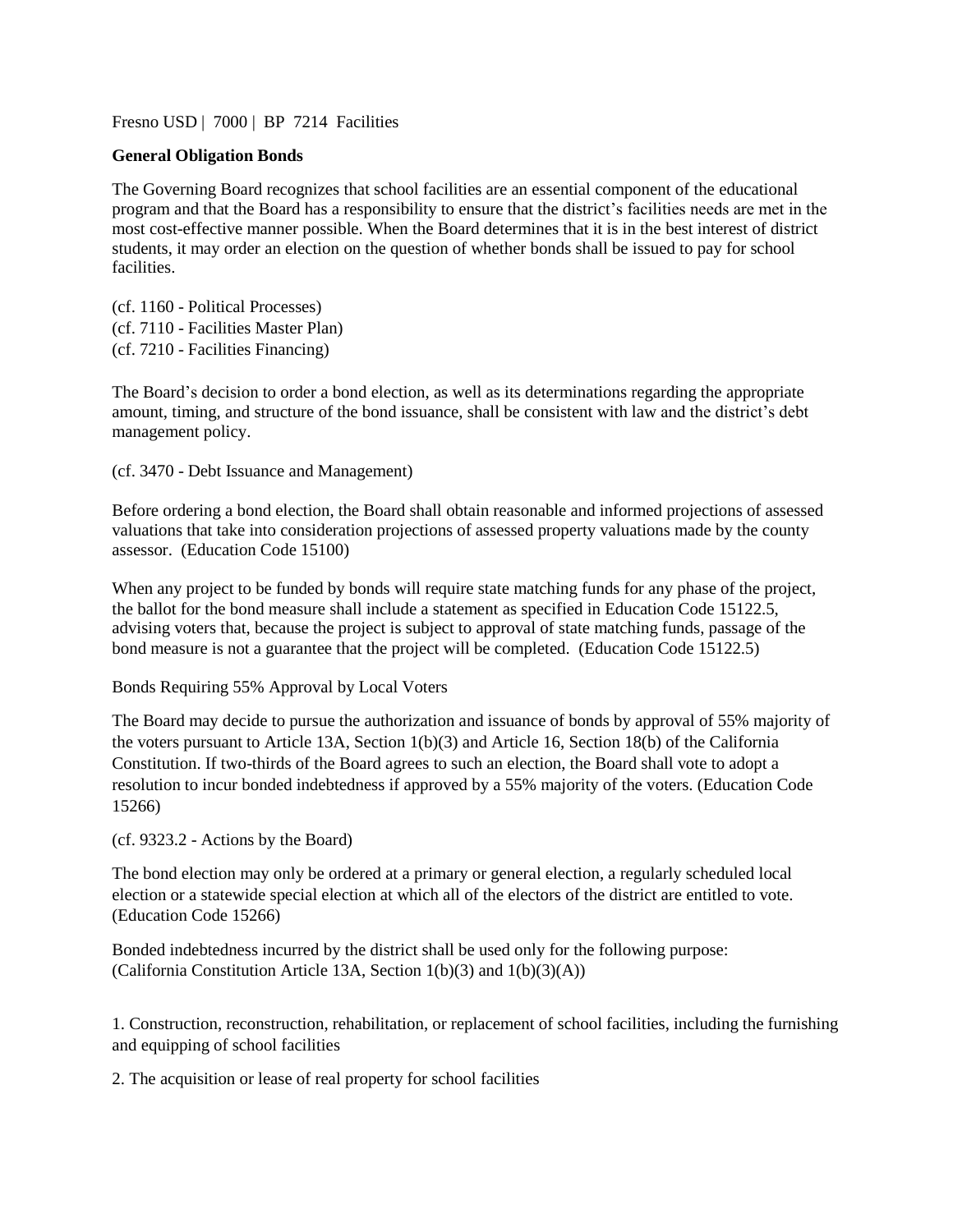3. The refunding of any outstanding debt issuance used for the purposes specified in items #1-2 above

The proposition approved by the voters shall include the following accountability requirements: (California Constitution Article 13A, Section 1(b)(3))

1. Certification that proceeds from the sale of the bonds be used only for the purposes specified above and not for any other purposes including teacher and administrative salaries and other school operating expenses

2. A list of specific school facilities projects to be funded and certification that the Board has evaluated safety, class size reduction and information technology needs in developing that list

(cf. 0440 - District Technology Plan) (cf. 0450 - Comprehensive Safety Plan) (cf. 6151 - Class Size)

3. A requirement that the Board conduct an annual, independent performance audit to ensure that the funds have been expended only on the specific projects listed

4. A requirement that the Board conduct an annual, independent financial audit of the proceeds from the sale of the bonds until all of those proceeds have been expended for the school facilities projects

If a district general obligation bond requiring a 55 percent majority is approved by the voters, the Board shall appoint an independent citizens' advisory oversight committee to inform the public concerning the expenditure of bond revenues as specified in Education Code 15278 and the accompanying administrative regulation. This committee shall be appointed within 60 days of the date that the Board enters the election results in its minutes pursuant to Education Code 15274. (Education Code 15278)

(cf. 1220 - Citizen Advisory Committees)

(cf. 9324 - Minutes and Recordings)

The Superintendent or designee shall ensure that the annual, independent performance and financial audits required pursuant to items #3 and #4 above are issued in accordance with the U.S. Comptroller General's Government Auditing Standards and submitted to the citizens' oversight committee and no later than March 31 of each year. (Education Code 15286)

The Board shall provide the citizens' oversight committee with responses to all findings, recommendations, and concerns addressed in the performance and financial audits within three months of receiving the audits. (Education Code 15280)

The Board may disband the citizens' oversight committee when the committee has completed its review of the final performance and financial audits.

## Bonds Requiring 66.67% Approval by Local Voters

The Board may decide to pursue the authorization and issuance of bonds by approval of 66.67 percent majority of the voters pursuant to Education Code 15100 and Article 13A, Section 1(b)(2) of the California Constitution. If a majority of the Board agrees to such an election, or upon a petition of the majority of the qualified electors residing in the district, the Board shall adopt a resolution ordering an election on the question of whether to incur bonded indebtedness if approved by a 66.67 percent majority of the voters. (Education Code 15100)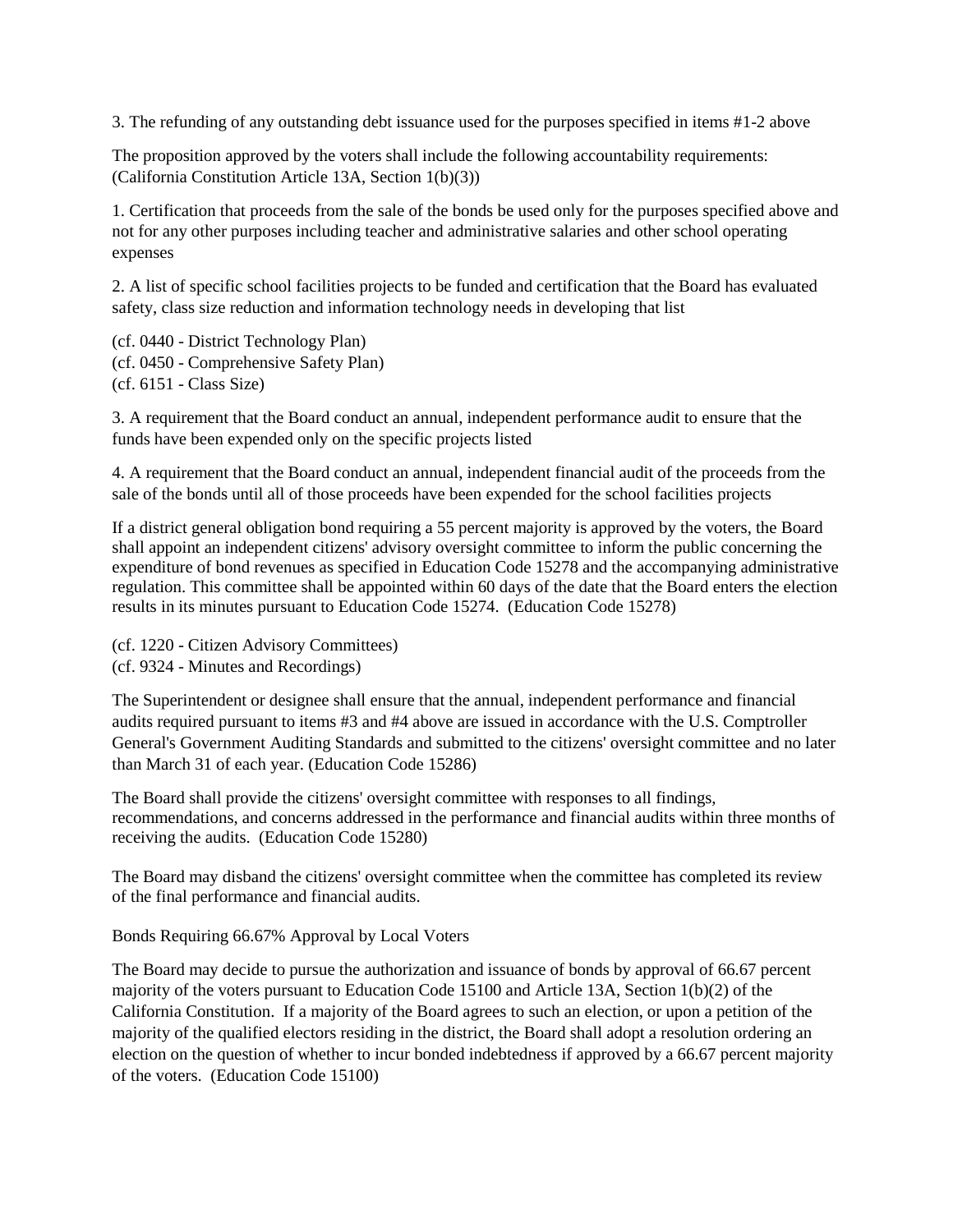The bond election may be ordered to occur on any Tuesday, except a Tuesday that is a state holiday or the day before or after a state holiday, is within 45 days before or after a statewide election unless conducted at the same time as the statewide election, or is an established election date pursuant to Elections Code 1000 or 1500. (Education Code 15101)

Subject to limits specified in Article 13A, Section 1 of the California Constitution, bonds shall be sold to raise money for any of the following purposes: (Education Code 15100)

- 1. Purchasing school lots
- 2. Building or purchasing school buildings

3. Making of alterations or additions to school building(s) other than as may be necessary for current maintenance, operation or repairs

4. Repairing, restoring or rebuilding of any school building damaged, injured or destroyed by fire or other public calamity

5. Supplying school buildings and grounds with furniture, equipment or necessary apparatus of a permanent nature

6. Permanently improving school grounds

7. Refunding any outstanding valid indebtedness of the district, evidenced by bonds or state school building aid loans

8. Carrying out of sewer or drain projects or purposes authorized in Education Code 17577

9. Purchasing school buses with a useful life of at least 20 years

10. Demolishing or razing any school building with the intent to replace it with another school building, whether in the same location or in any other location

Except for refunding any outstanding indebtedness, any of the purposes listed above may be united and voted upon as a single proposition by an order of the Board and entered into the minutes. (Education Code 15100)

The Board may appoint a citizens' oversight committee to review and report to the Board and the public as to whether the expenditure of bond revenues complies with the intended purposes of the bond.

# Certificate of Results

If the certificate of election results received by the Board shows that the appropriate majority of the voters is in favor of issuing the bonds, the Board shall record that fact in its minutes. The Board shall then certify to the County Board of Supervisors all proceedings it had in connection with the election results. (Education Code 15124, 15274)

## Resolutions Regarding Sale of Bonds

Following passage of the bond measure by the appropriate majority of voters, the Board shall pass a resolution directing the issuance and sale of bonds. In accordance with law, the resolution shall prescribe the total amount of bonds to be sold and may also prescribe the maximum acceptable interest rate, not to exceed eight percent, and the time(s) when the whole or any part of the principal of the bonds shall be payable . (Education Code 15140; Government Code 53508.6)

In passing the resolution, the Board shall consider each available funding instrument, including, but not limited to, the costs associated with each and their relative suitability for the project to be financed.

Prior to the sale of bonds, the Board shall place an agenda item at a public meeting and adopt as part of the bond issuance resolution, or a separate resolution, disclosures of the available funding instruments, the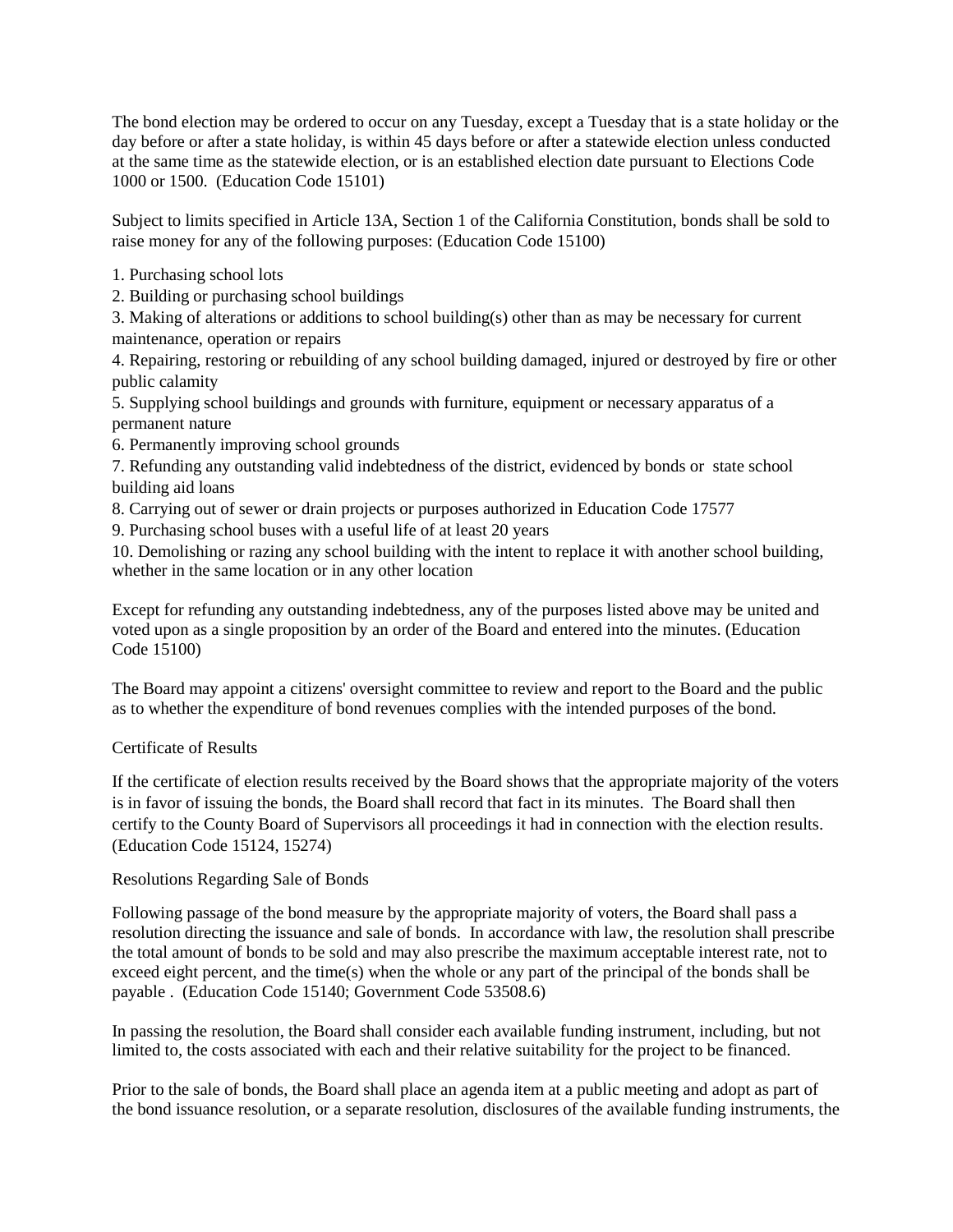costs and sustainability of each, and all of the following information: (Education Code 15146; Government Code 53508.9)

1. Express approval of the method of sale (i.e., competitive, negotiated, or hybrid)

2. Statement of the reasons for the method of sale selected

3. Disclosure of the identity of the bond counsel, and the identities of the bond underwriter and the financial adviser if either or both are utilized for the sale, unless these individuals have not been selected at the time the resolution is adopted, in which case the Board shall disclose their identities at the public meeting occurring after they have been selected

4. Estimates of the costs associated with the bond issuance, including, but not limited to, bond counsel and financial advisor fees, printing costs, rating agency fees, underwriting fees, and other miscellaneous costs and expenses of issuing the bonds

When the sale involves bonds that allow for the compounding of interest, such as a capital appreciation bond (CAB), the resolution to be adopted by the Board shall include items #1-4 above as well as the financing term and time of maturity, repayment ratio, and the estimated change in the assessed value of taxable property within the district over the term of the bonds. The resolution shall be publicly noticed on at least two consecutive meeting agendas, first as an information item and second as an action item. The agendas shall identify that bonds that allow for the compounding of interest are proposed. (Education Code 15146)

Prior to adopting a resolution for the sale of bonds that allow for the compounding of interest, the Board shall be presented with the following: (Education Code 15146)

- 1. An analysis containing the total overall cost of the bonds that allow for the compounding of interest
- 2. A comparison to the overall cost of current interest bonds
- 3. The reason bonds that allow for the compounding of interest are being recommended
- 4. A copy of the disclosure made by the underwriter in compliance with Rule G-17 adopted by the federal Municipal Securities Rulemaking Board

At least 30 days prior to the sale of any debt issue, the Superintendent or designee shall submit a report of the proposed issuance to the California Debt and Investment Advisory Commission (CDIAC). (Government Code 8855)

After the sale, the Board shall be presented with the actual issuance cost information and shall disclose that information at the Board's next scheduled meeting. The Board shall ensure that an itemized summary of the costs of the bond sale and all necessary information and reports regarding the sale are submitted to the California Debt and Investment Advisory Commission. (Education Code 15146; Government Code 53509.5)

## Bond Anticipation Notes

Whenever the Board determines that it is in the best interest of the district, it may, by resolution, issue a bond anticipation note, on a negotiated or competitive-bid basis, to raise funds that shall be used only for a purpose authorized by a bond that has been approved by the voters of the district in accordance with law. (Education Code 15150)

Payment of principal and interest on any bond anticipation note shall be made at note maturity, not to exceed five years, from the proceeds derived from the sale of the bond in anticipation of which that note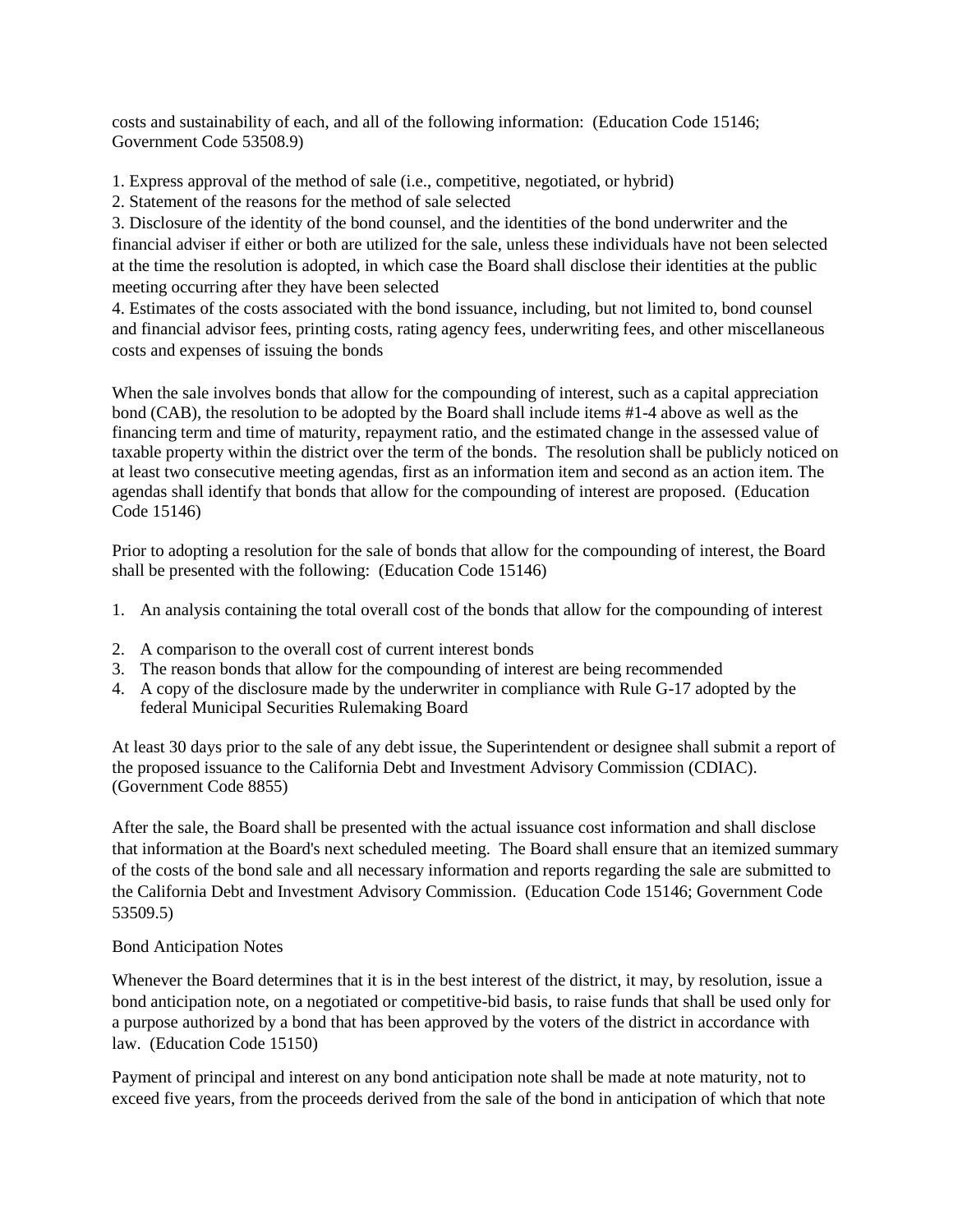was originally issued or from any other source lawfully available for that purpose, including state grants. Interest payments may also be made from such sources. However, interest payments may be made periodically and prior to note maturity from an increased property tax if the following conditions are met: (Education Code 15150)

1. A resolution of the Board authorizes the property tax for that purpose.

2. The principal amount of the bond anticipation note does not exceed the remaining principal amount of the authorized but unissued bonds.

A bond anticipation note may be issued only if the tax rate levied to pay interest on the note would not cause the district to exceed the tax rate limitation set forth in Education Code 15268 or 15270, as applicable.

#### Deposit of Bond Proceeds

With regard to general obligation bonds, the district shall invest new money bond proceeds in the county treasury pool as required by law. (Education Code 15146)

*Fresno Unified School District does not harass, intimidate, or discriminate on the basis of race, color, ethnicity, national origin, ancestry, age, creed, religion, political affiliation, gender, gender identity or expression or genetic information, mental or physical disability, sex, sexual orientation, parental or marital status, military veteran status, or any other basis protected by law or regulation, in its educational program(s) or employment.*

Legal Reference: EDUCATION CODE 7054 Use of district property, campaign purposes 15100-15254 Bonds for school districts and community college districts 15264-15288 Strict Accountability in Local School Construction Bonds Act of 2000 17577 Sewers and drains 47614 Charter school facilities ELECTIONS CODE 324 General election 328 Local election 341 Primary election 348 Regular election 356 Special election 357 Statewide election 1302 School district election 15372 Elections official certificate GOVERNMENT CODE 1090-1099 Prohibitions applicable to specified officers 1125-1129 Incompatible activities 8855 California Debt and Investment Advisory Commission 53506-53509.5 General obligation bonds 53580-53595.5 Bonds 54952 Definition of legislative body, Brown Act CALIFORNIA CONSTITUTION Article 13A, Section 1 Tax limitation Article 16, Section 18 Debt limit CODE OF FEDERAL REGULATIONS, TITLE 17 240.10b-5 Prohibition against fraud or deceit